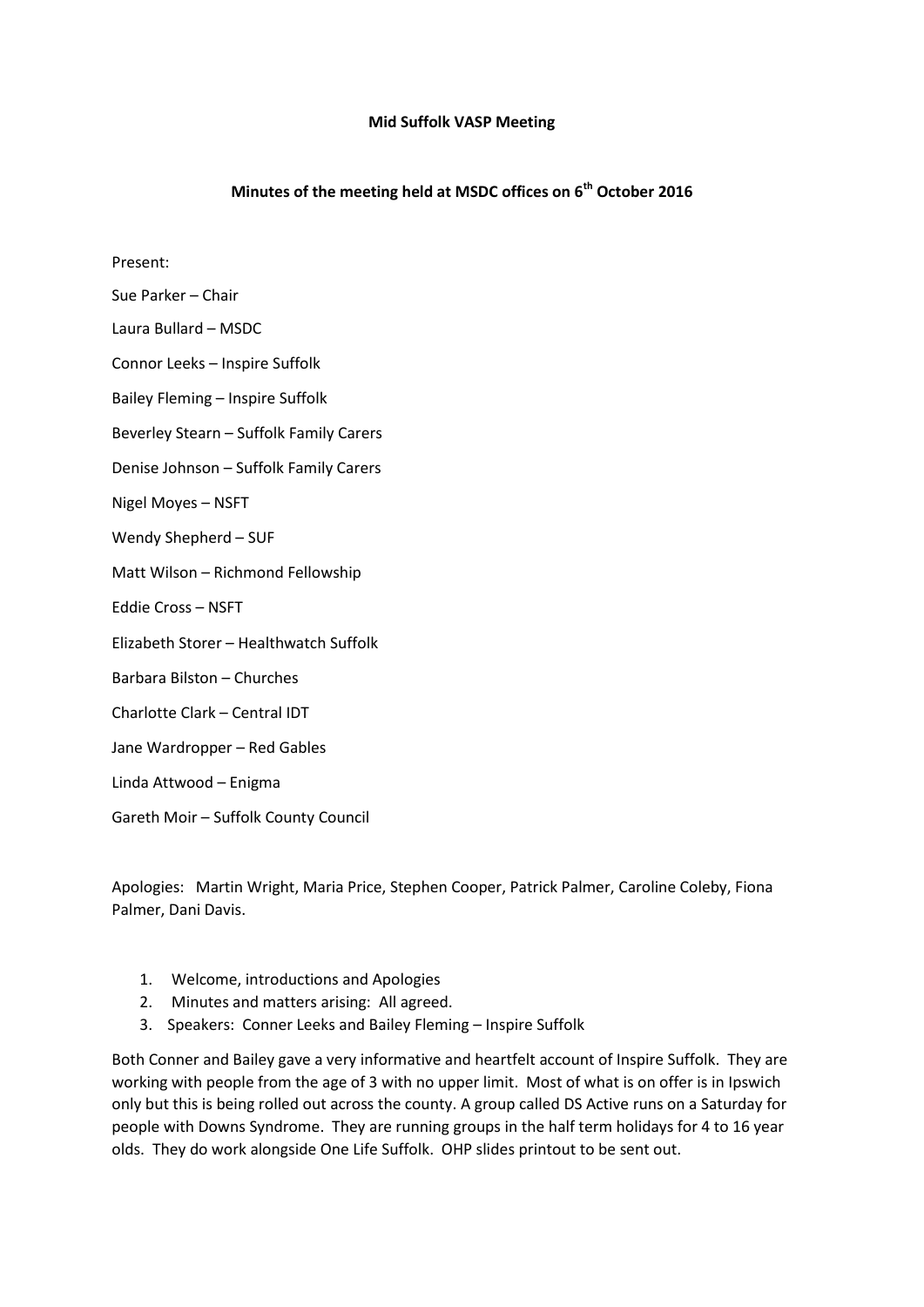## 4. Events Update

Sue gave feedback around the event held at The Mix. This was felt to be a success and one of the comments was: I feel so much better leaving than when I walked in through the door – thank you so much.

The feedback forms gave some constructive criticism. More publicity next time and possibly to look at something geared around young people.

The total cost was £140 - £90 for hire of premises and £50 for printing.

Events for World Mental Health Day - Stall in Bury Library on Monday  $10^{th}$ . Display boards in Sudbury Library all week. West Suffolk Networking event Wednesday 12<sup>th</sup>.

On 27<sup>th</sup> October Central IDT are running an event called Complexity and Later Life. This will be from 9am for professionals and 10am for Service Users finishing 1pm.

5. Members Updates

Suffolk Family Carers – The wellbeing programmes continue. Starting on in Beccles

Red Gables – This is now a Wellbeing Centre. Volunteers manage the gardens. There are plans to plant more trees with a 'story telling chair' in situ. We can support Red Gables and the fundraising for their arboretum by voting with tokens in Tesco. Further fundraising events include a fashion show and table top sale. Also at Red Gables is a new volunteering project to get people and businesses in Stowmarket linked together.

Nigel Moyes – The Recovery College is in Year 4 term 1 and the new timetable is available. IMROC – peer support workers have been recruited to Woodlands. UCS – the event 'Can you hear me, the voice of the Service User' , plans are underway for another event. Planning meeting to be held on  $11<sup>th</sup>$  October. Event date for next year 22<sup>nd</sup> March 2017 at Trinity Park. There is hope for free places for service users.

Suffolk User Forum – AGM 19<sup>th</sup> October. Dates soon to be released for Stepping Forward events across the county on Supported Housing. These will be in November.

Richmond Fellowship – Matt updated us on the progress Janet is making since her accident. Good wishes to be sent to her via Matt. Hoping to return this side of Christmas.

Enigma – Plans to open a group in Hadleigh. Membership still increasing. Linda gave information about a new group starting in Stowmarket in the evenings for people with depression. One Life Suffolk are going to Red Gables at 12 noon on  $1<sup>st</sup>$  November. Linda has applied to Homestart to be one of their volunteers.

Eddie – Carers Lead for NSFT working with Triangle of Care.

Healthwatch – AGM 27<sup>th</sup> October 9.30 – 2pm Any questions to the speakers have to be sent in prior to the meeting.

Barbara Bilston – Café 52 in Stowmarket is open Saturday mornings for 10 to 14 year olds. A safe place to chat and meet friends and its free.